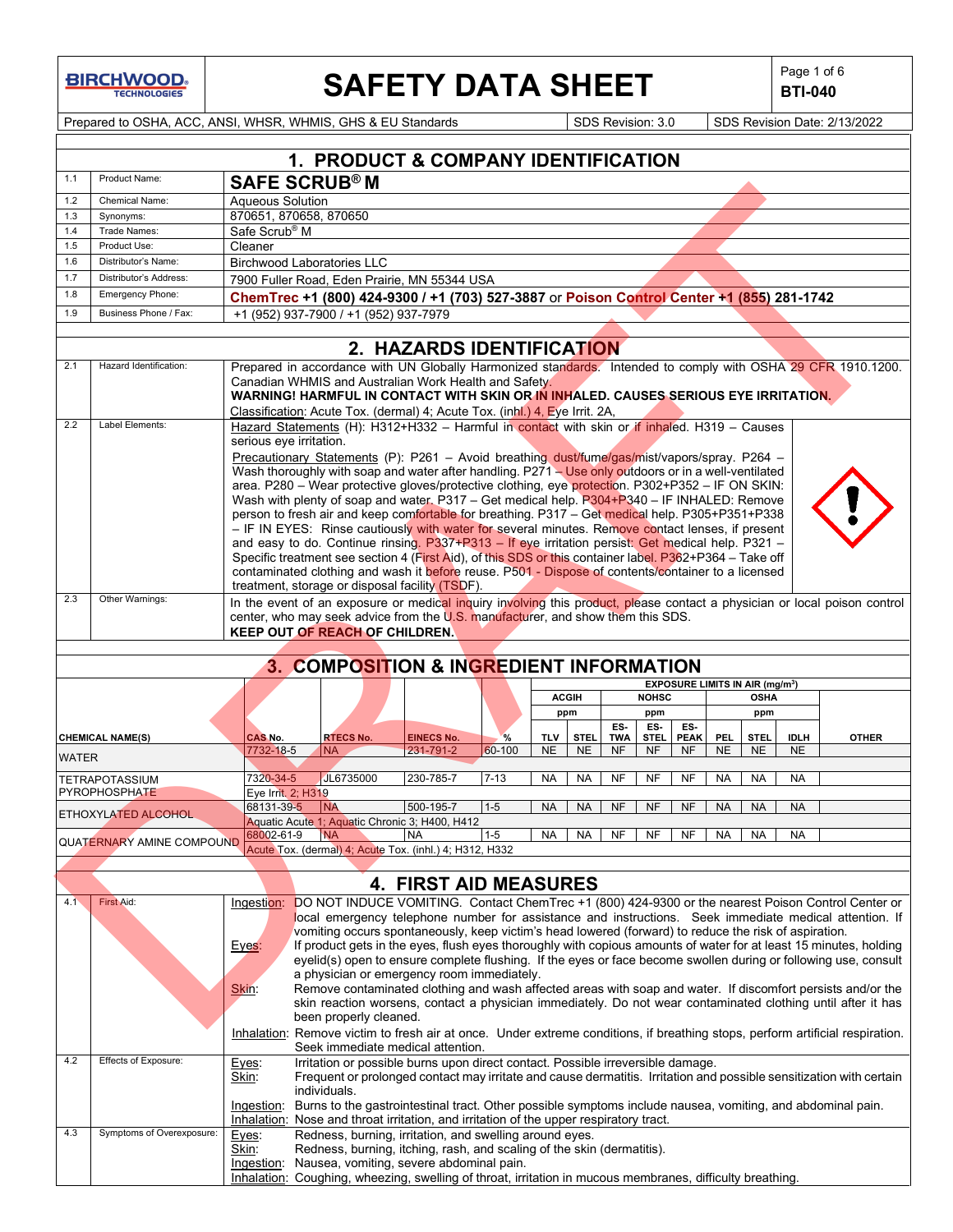# **SAFETY DATA SHEET**  $\left|\begin{array}{c} \text{Page 2 of 6} \\ \text{BIT-040} \end{array}\right|$

**BTI-040**

Prepared to OSHA, ACC, ANSI, WHSR, WHMIS, GHS & EU Standards Superinted SDS Revision: 3.0 SDS Revision Date: 2/13/2022

|            |                                                                                                                                                           | 4. FIRST AID MEASURES - cont'd                                                                                                                                                                                                                            |                         |                          |                            |                          |                             |                  |             |                          |              |  |
|------------|-----------------------------------------------------------------------------------------------------------------------------------------------------------|-----------------------------------------------------------------------------------------------------------------------------------------------------------------------------------------------------------------------------------------------------------|-------------------------|--------------------------|----------------------------|--------------------------|-----------------------------|------------------|-------------|--------------------------|--------------|--|
| 4.4        | Acute Health Effects:                                                                                                                                     | Irritation or possible burns upon direct skin contact. Possible irreversible damage to eyes. Irritation and possible                                                                                                                                      |                         |                          |                            |                          |                             |                  |             |                          |              |  |
|            |                                                                                                                                                           | sensitization with certain individuals.                                                                                                                                                                                                                   |                         |                          |                            |                          |                             |                  |             |                          |              |  |
| 4.5        | Chronic Health Effects:<br>Irritation and possible skin sensitization with certain individuals. Prolonged or repeated skin exposure may cause dermatitis. |                                                                                                                                                                                                                                                           |                         |                          |                            |                          |                             |                  |             |                          |              |  |
| 4.6<br>4.7 | Target Organs:<br><b>Medical Conditions</b>                                                                                                               | Eyes, skin, respiratory system.                                                                                                                                                                                                                           |                         |                          |                            |                          |                             |                  |             |                          |              |  |
|            | Aggravated by Exposure:                                                                                                                                   | Pre-existing dermatitis, other skin conditions, and disorders of the<br><b>HEALTH</b><br>target organs (eyes, skin, and respiratory system). Preclude from                                                                                                |                         |                          |                            |                          |                             |                  |             | 3                        |              |  |
|            |                                                                                                                                                           | exposure those individuals that are susceptible to dermatitis, asthma                                                                                                                                                                                     |                         |                          |                            |                          | <b>FLAMMABILITY</b>         |                  |             |                          | $\mathbf 0$  |  |
|            |                                                                                                                                                           | or bronchitis.                                                                                                                                                                                                                                            |                         |                          |                            |                          | <b>PHYSICAL HAZARDS</b>     |                  |             |                          | 0            |  |
|            |                                                                                                                                                           |                                                                                                                                                                                                                                                           |                         |                          |                            |                          | <b>PROTECTIVE EQUIPMENT</b> |                  |             |                          | В            |  |
|            |                                                                                                                                                           |                                                                                                                                                                                                                                                           |                         |                          |                            |                          | <b>EYES</b>                 | <b>SKIN</b>      |             |                          |              |  |
|            |                                                                                                                                                           |                                                                                                                                                                                                                                                           |                         |                          |                            |                          |                             |                  |             |                          |              |  |
|            |                                                                                                                                                           | <b>5. FIREFIGHTING MEASURES</b>                                                                                                                                                                                                                           |                         |                          |                            |                          |                             |                  |             |                          |              |  |
| 5.1<br>5.2 | Fire & Explosion Hazards:<br><b>Extinguishing Methods:</b>                                                                                                | Water-based product. Non-flammable. Use media as appropriate for surrounding fire.<br>Carbon dioxide, foam, water spray, Halon (if permitted), dry chemical extinguisher.                                                                                 |                         |                          |                            |                          |                             |                  |             |                          |              |  |
| 5.3        | <b>Firefighting Procedures:</b>                                                                                                                           | As with any fire, firefighters should wear appropriate protective equipment including a MSHA/NIOSH                                                                                                                                                        |                         |                          |                            |                          |                             |                  |             |                          |              |  |
|            |                                                                                                                                                           | approved or equivalent self-contained breathing apparatus (SCBA) and protective clothing.                                                                                                                                                                 |                         |                          |                            |                          |                             |                  |             |                          |              |  |
|            |                                                                                                                                                           | Hazardous decomposition products may be released. Thermal degradation may produce oxides of                                                                                                                                                               |                         |                          |                            |                          |                             |                  |             |                          |              |  |
|            |                                                                                                                                                           | carbon, and/or nitrogen, hydrocarbons and/or derivatives. Fire should be fought from a safe distance.                                                                                                                                                     |                         |                          |                            |                          |                             |                  |             |                          |              |  |
|            |                                                                                                                                                           | Prevent runoff from fire control or dilution from entering sewers, drains, drinking water supply, or any                                                                                                                                                  |                         |                          |                            |                          |                             |                  |             |                          |              |  |
|            |                                                                                                                                                           | natural waterway.                                                                                                                                                                                                                                         |                         |                          |                            |                          |                             |                  |             |                          |              |  |
|            |                                                                                                                                                           | 6. ACCIDENTAL RELEASE MEASURES                                                                                                                                                                                                                            |                         |                          |                            |                          |                             |                  |             |                          |              |  |
| 6.1        | Spills:                                                                                                                                                   | Before cleaning any spill or leak, individuals involved in spill cleanup must wear appropriate Personal Protective Equipment                                                                                                                              |                         |                          |                            |                          |                             |                  |             |                          |              |  |
|            |                                                                                                                                                           | (PPE). Use safety glasses or safety goggles and face shield; use gloves and other protective clothing (e.g., apron, boots,                                                                                                                                |                         |                          |                            |                          |                             |                  |             |                          |              |  |
|            |                                                                                                                                                           | etc.) to prevent skin contact.                                                                                                                                                                                                                            |                         |                          |                            |                          |                             |                  |             |                          |              |  |
|            |                                                                                                                                                           |                                                                                                                                                                                                                                                           |                         |                          |                            |                          |                             |                  |             |                          |              |  |
|            |                                                                                                                                                           |                                                                                                                                                                                                                                                           |                         |                          |                            |                          |                             |                  |             |                          |              |  |
|            |                                                                                                                                                           | Large Spills: Keep incompatible materials (e.g., organics such as oil) away from spill. Stay upwind and away from spill or<br>release. Isolate immediate hazard area and keep unauthorized personnel out of area. Stop spill or release if it can be done |                         |                          |                            |                          |                             |                  |             |                          |              |  |
|            |                                                                                                                                                           | with minimal risk. Wear appropriate protective equipment including respiratory protection as conditions warrant. Recover                                                                                                                                  |                         |                          |                            |                          |                             |                  |             |                          |              |  |
|            |                                                                                                                                                           | as much free liquid as possible and collect in acid-resistant container. Use absorbent to pick up residue. Avoid discharging                                                                                                                              |                         |                          |                            |                          |                             |                  |             |                          |              |  |
|            |                                                                                                                                                           | liquid directly into a sewer or surface waters.                                                                                                                                                                                                           |                         |                          |                            |                          |                             |                  |             |                          |              |  |
|            |                                                                                                                                                           |                                                                                                                                                                                                                                                           |                         |                          |                            |                          |                             |                  |             |                          |              |  |
|            |                                                                                                                                                           | 7. HANDLING & STORAGE INFORMATION                                                                                                                                                                                                                         |                         |                          |                            |                          |                             |                  |             |                          |              |  |
| 7.1        | Work & Hygiene Practices:                                                                                                                                 |                                                                                                                                                                                                                                                           |                         |                          |                            |                          |                             |                  |             |                          |              |  |
|            |                                                                                                                                                           |                                                                                                                                                                                                                                                           |                         |                          |                            |                          |                             |                  |             |                          |              |  |
| 7.2        | Storage & Handling:                                                                                                                                       | Use and store in a cool, dry, well-ventilated location (e.g., local exhaust ventilation, fans) away from heat and direct sunlight.                                                                                                                        |                         |                          |                            |                          |                             |                  |             |                          |              |  |
|            |                                                                                                                                                           | Keep away from incompatible substances (see Section 10). Protect containers from physical damage.                                                                                                                                                         |                         |                          |                            |                          |                             |                  |             |                          |              |  |
|            | <b>Special Precautions:</b>                                                                                                                               | Empty containers may retain hazardous product residues.                                                                                                                                                                                                   |                         |                          |                            |                          |                             |                  |             |                          |              |  |
|            |                                                                                                                                                           | 8. EXPOSURE CONTROLS & PERSONAL PROTECTION                                                                                                                                                                                                                |                         |                          |                            |                          |                             |                  |             |                          |              |  |
| 8.1        | <b>Exposure Limits:</b>                                                                                                                                   |                                                                                                                                                                                                                                                           |                         | <b>ACGIH</b>             |                            | <b>NOHSC</b>             |                             |                  | <b>OSHA</b> |                          | <b>OTHER</b> |  |
|            | ppm $(mg/m3)$                                                                                                                                             |                                                                                                                                                                                                                                                           |                         |                          |                            | ES-                      |                             |                  |             |                          |              |  |
|            |                                                                                                                                                           | <b>CHEMICAL NAME(S)</b><br><b>NA</b>                                                                                                                                                                                                                      | <b>TLV</b><br><b>NA</b> | <b>STEL</b><br><b>NA</b> | <b>ES-TWA</b><br><b>NF</b> | <b>STEL</b><br><b>NF</b> | <b>ES-PEAK</b><br>NF        | PEL<br><b>NA</b> | STEL.<br>NA | <b>IDLH</b><br><b>NA</b> |              |  |
| 8.2        | Ventilation & Engineering                                                                                                                                 | Use local or general exhaust ventilation to effectively remove and prevent buildup of vapors or mist generated from the                                                                                                                                   |                         |                          |                            |                          |                             |                  |             |                          |              |  |
|            | Controls:                                                                                                                                                 | handling of this product. Ensure appropriate decontamination equipment is available (e.g., sink, safety shower, eye-wash                                                                                                                                  |                         |                          |                            |                          |                             |                  |             |                          |              |  |
|            |                                                                                                                                                           | station).                                                                                                                                                                                                                                                 |                         |                          |                            |                          |                             |                  |             |                          |              |  |
| 8.3        | <b>Respiratory Protection:</b>                                                                                                                            | In instances where vapors or sprays of this product are generated, and respiratory protection is needed,                                                                                                                                                  |                         |                          |                            |                          |                             |                  |             |                          |              |  |
|            |                                                                                                                                                           | use only protection authorized by 29 CFR §1910.134, applicable U.S. State regulations, or the Canadian                                                                                                                                                    |                         |                          |                            |                          |                             |                  |             |                          |              |  |
|            |                                                                                                                                                           | CAS Standard Z94.4-93 and applicable standards of Canadian Provinces, EC member States, or Australia<br>(e.g., NIOSH approved respirator with full or half-face N95 cartridge)                                                                            |                         |                          |                            |                          |                             |                  |             |                          |              |  |
| 8.4        | Eye Protection:                                                                                                                                           | Safety glasses with side shields must be used when handling or using this product. A protective face                                                                                                                                                      |                         |                          |                            |                          |                             |                  |             |                          |              |  |
|            |                                                                                                                                                           | shield is also recommended.                                                                                                                                                                                                                               |                         |                          |                            |                          |                             |                  |             |                          |              |  |
| 8.5        | Hand Protection:                                                                                                                                          |                                                                                                                                                                                                                                                           |                         |                          |                            |                          |                             |                  |             |                          |              |  |
|            |                                                                                                                                                           | Wear protective, chemical-resistant gloves (e.g., neoprene, nitrile) when using or handling this product.                                                                                                                                                 |                         |                          |                            |                          |                             |                  |             |                          |              |  |
| 8.6        | <b>Body Protection:</b>                                                                                                                                   | Not required under normal conditions of use are recommended when handling or using large quantities                                                                                                                                                       |                         |                          |                            |                          |                             |                  |             |                          |              |  |
|            |                                                                                                                                                           | $(e.g., > 5$ gallons $(18.9 L)$ ) of this product.                                                                                                                                                                                                        |                         |                          |                            |                          |                             |                  |             |                          | 列            |  |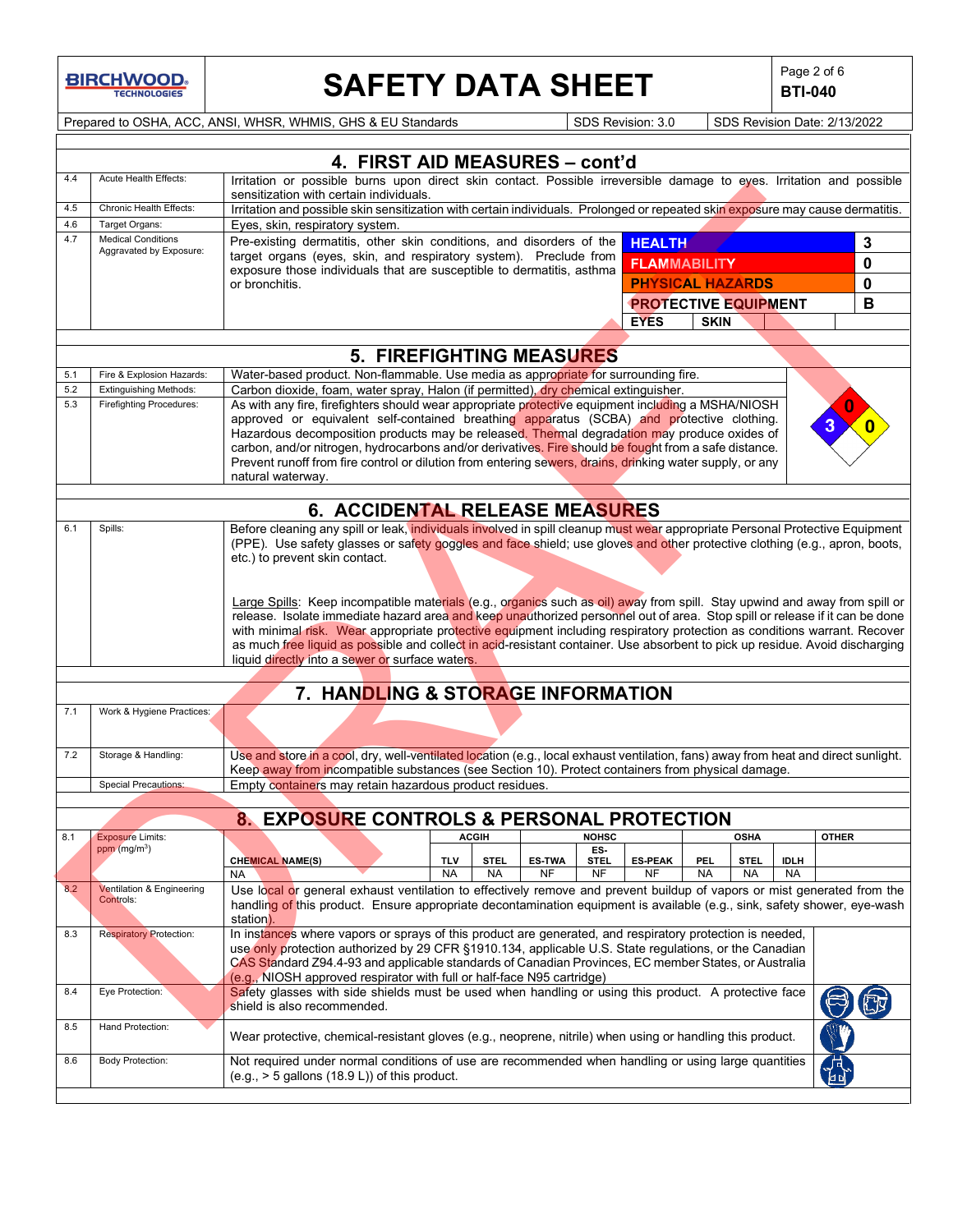# **SAFETY DATA SHEET**  $\left|\begin{array}{c} \text{Page 3 of 6} \\ \text{BIT-040} \end{array}\right|$

**BTI-040**

Prepared to OSHA, ACC, ANSI, WHSR, WHMIS, GHS & EU Standards Superiority SDS Revision: 3.0 SDS Revision Date: 2/13/2022

|              | 9. PHYSICAL & CHEMICAL PROPERTIES       |                                                                                                                             |  |  |  |
|--------------|-----------------------------------------|-----------------------------------------------------------------------------------------------------------------------------|--|--|--|
| 9.1          | Appearance:                             | Clear, colorless liquid                                                                                                     |  |  |  |
| 9.2          | Odor:                                   | Mild surfactant odor                                                                                                        |  |  |  |
| 9.3          | Odor Threshold:                         | <b>NA</b>                                                                                                                   |  |  |  |
| 9.4          | pH:                                     | 14.0                                                                                                                        |  |  |  |
| 9.5          | Melting Point/Freezing Point:           | <b>NA</b>                                                                                                                   |  |  |  |
| 9.6          | Initial Boiling Point/Boiling<br>Range: | > 100 °C (> 212 °F)                                                                                                         |  |  |  |
| 9.7          | Flashpoint:                             | <b>NA</b>                                                                                                                   |  |  |  |
| 9.8          | Upper/Lower Flammability<br>Limits:     | LEL: NA; UEL: NA                                                                                                            |  |  |  |
| 9.9          | Vapor Pressure:                         | <b>NA</b>                                                                                                                   |  |  |  |
| 9.10         | Vapor Density:                          | $> 1.0$ (air = 1.0)                                                                                                         |  |  |  |
| 9.11         | Relative Density:                       | 1.12                                                                                                                        |  |  |  |
| 9.12         | Solubility:                             | Complete (water)                                                                                                            |  |  |  |
| 9.13         | Partition Coefficient (log Pow):        | <b>NA</b>                                                                                                                   |  |  |  |
| 9.14         | Autoignition Temperature:               | <b>NA</b>                                                                                                                   |  |  |  |
| 9.15         | Decomposition Temperature:              | <b>NA</b>                                                                                                                   |  |  |  |
| 9.16<br>9.17 | Viscosity:<br>Other Information:        | <b>NA</b>                                                                                                                   |  |  |  |
|              |                                         | Evaporation Rate: $<$ 1.0 (ethyl ether = 1.0)                                                                               |  |  |  |
|              |                                         | <b>10. STABILITY &amp; REACTIVITY</b>                                                                                       |  |  |  |
| 10.1         | Stability:                              | Stable under normal storage and use conditions.                                                                             |  |  |  |
| 10.2         | Hazardous Decomposition<br>Products:    | Thermal decomposition may produce carbon, potassium, sulfur and nitrogen oxides.                                            |  |  |  |
| 10.3         | Hazardous Polymerization:               | Will not occur.                                                                                                             |  |  |  |
| 10.4         | Conditions to Avoid:                    | Avoid high temperatures and incompatible materials.                                                                         |  |  |  |
| 10.5         | Incompatible Substances:                | Strong acids, water-reactive substances and metals such as aluminum and zinc.                                               |  |  |  |
|              |                                         |                                                                                                                             |  |  |  |
|              |                                         | 11. TOXICOLOGICAL INFORMATION                                                                                               |  |  |  |
| 11.1         | Routes of Entry:                        | Inhalation:<br><b>YFS</b><br>Absorption:<br><b>YES</b><br>Ingestion:<br>NO                                                  |  |  |  |
| 11.2         | <b>Toxicity Data:</b>                   | Tetrapotassium Pyrophosphate: LD <sub>50</sub> (dermal, rabbit) > 4,640 mg/kg                                               |  |  |  |
| 11.3         | Acute Toxicity:                         | See Section 4.4                                                                                                             |  |  |  |
| 11.4         | Chronic Toxicity:                       | See Section 4.5                                                                                                             |  |  |  |
| 11.5         | Suspected Carcinogen:                   | <b>NA</b>                                                                                                                   |  |  |  |
| 11.6         | Reproductive Toxicity:                  | This product is not reported to cause reproductive toxicity in humans.                                                      |  |  |  |
|              | Mutagenicity:                           | This product is not reported to produce mutagenic effects in humans.                                                        |  |  |  |
|              | Embryotoxicity:                         | This product is not reported to produce embryotoxic effects in humans.                                                      |  |  |  |
|              | Teratogenicity:                         | This product is not reported to cause teratogenic effects in humans.                                                        |  |  |  |
|              | Reproductive Toxicity:                  | This product is not reported to cause reproductive effects in humans.                                                       |  |  |  |
| 11.7         | Irritancy of Product:                   | See Section 4.2                                                                                                             |  |  |  |
| 11.8         | <b>Biological Exposure Indices:</b>     | <b>NE</b>                                                                                                                   |  |  |  |
| 11.9         | <b>Physician Recommendations:</b>       | Treat symptomatically.                                                                                                      |  |  |  |
|              |                                         |                                                                                                                             |  |  |  |
|              |                                         | <b>ECOLOGICAL INFORMATION</b><br>12.                                                                                        |  |  |  |
| 12.1         | Environmental Stability:                | No data available.                                                                                                          |  |  |  |
| 12.2         | Effects on Plants & Animals:            | No data available.                                                                                                          |  |  |  |
| 12.3         | <b>Effects on Aquatic Life:</b>         | No data available.                                                                                                          |  |  |  |
|              |                                         |                                                                                                                             |  |  |  |
|              |                                         | <b>13. DISPOSAL CONSIDERATIONS</b>                                                                                          |  |  |  |
| 13.1         | <b>Waste Disposal:</b>                  | Review current local, state and federal laws, codes, statutes and regulations to determine current status and appropriate   |  |  |  |
|              |                                         | disposal method for the ingredients listed in Section 2. Any disposal practice must be in compliance with local, state, and |  |  |  |
|              |                                         | federal laws and regulations. Contact the appropriate agency for specific information. Treatment, transport, storage and    |  |  |  |
|              |                                         | disposal of hazardous waste must be provided by a licensed facility or waste hauler.                                        |  |  |  |
| 13.2         | <b>Special Considerations:</b>          | U.S. EPA Characteristic Waste (D002 - corrosivity)                                                                          |  |  |  |
|              |                                         |                                                                                                                             |  |  |  |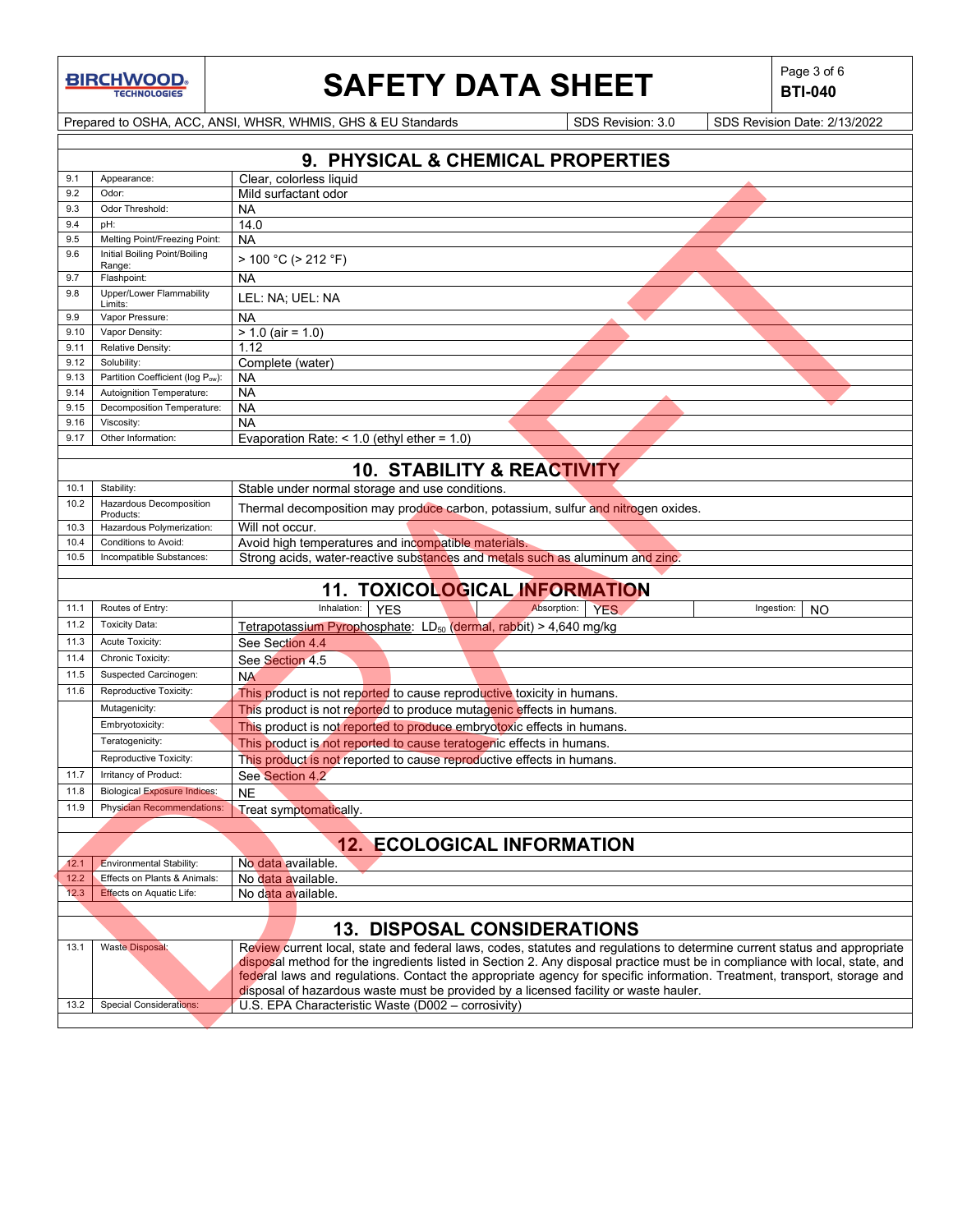

# **SAFETY DATA SHEET**  $\left|\begin{array}{c} \mathsf{Page 4 of 6} \\ \mathsf{BTI-040} \end{array}\right|$

**BTI-040**

Prepared to OSHA, ACC, ANSI, WHSR, WHMIS, GHS & EU Standards Superinted SDS Revision: 3.0 SDS Revision Date: 2/13/2022

|      |                      | <b>14. TRANSPORTATION INFORMATION</b>                                                                                                                |  |
|------|----------------------|------------------------------------------------------------------------------------------------------------------------------------------------------|--|
|      |                      | The basic description (ID Number, proper shipping name, hazard class & division, packing group) is shown for each mode of transportation. Additional |  |
|      |                      | descriptive information may be required by 49 CFR, IATA/ICAO, IMDG and the CTDGR.                                                                    |  |
| 14.1 | 49 CFR (GND):        | UN1760, CORROSIVE LIQUIDS, N.O.S. (tetrapotassium pyrophosphate), 8, III, LTD QTY                                                                    |  |
|      |                      | $(IP VOL \le 5.0 L)$                                                                                                                                 |  |
| 14.2 | IATA (AIR):          | UN1760, CORROSIVE LIQUIDS, N.O.S. (tetrapotassium pyrophosphate), 8, III, LTD QTY                                                                    |  |
|      |                      | $(IP VOL \leq 0.5 L)$                                                                                                                                |  |
| 14.3 | IMDG (OCN):          | UN1760, CORROSIVE LIQUIDS, N.O.S. (tetrapotassium pyrophosphate), 8, III, LTD QTY                                                                    |  |
|      |                      | (IP VOL $\leq 5.0$ L)                                                                                                                                |  |
| 14.4 | TDGR (Canadian GND): | UN1760, CORROSIVE LIQUIDS, N.O.S. (tetrapotassium pyrophosphate), 8, III, LTD QTY                                                                    |  |
|      |                      | <b>CORROSIVE</b><br>(IP VOL $\leq$ 5.0 L)                                                                                                            |  |
| 14.5 | ADR/RID (EU):        | UN1760, CORROSIVE LIQUIDS, N.O.S. (tetrapotassium pyrophosphate), 8, III, LTD QTY                                                                    |  |
|      |                      | $(IP VOL \le 5.0 L)$                                                                                                                                 |  |
| 14.6 | SCT (MEXICO):        | UN1760, LIQUIDOS CORROSIVOS, N.E.P. (pirofosfato de potassio), 8, III, CANTIDAD LIMITADA                                                             |  |
|      |                      | (IP VOL $\leq$ 5.0 L)                                                                                                                                |  |
| 14.7 | ADGR (AUS):          | UN1760, CORROSIVE LIQUIDS, N.O.S. (tetrapotassium pyrophosphate), 8, III, LTD QTY                                                                    |  |
|      |                      | (IP VOL $\leq$ 5.0 L)                                                                                                                                |  |
|      |                      |                                                                                                                                                      |  |

## **15. REGULATORY INFORMATION**

|      |                                    | The basic description (iD Number, proper smpping name, nazard class & division, packing group) is shown for each mode of transportation. Additional<br>descriptive information may be required by 49 CFR, IATA/ICAO, IMDG and the CTDGR. |
|------|------------------------------------|------------------------------------------------------------------------------------------------------------------------------------------------------------------------------------------------------------------------------------------|
| 14.1 | 49 CFR (GND):                      | UN1760, CORROSIVE LIQUIDS, N.O.S. (tetrapotassium pyrophosphate), 8, III, LTD QTY                                                                                                                                                        |
|      |                                    | (IP VOL $\leq$ 5.0 L)                                                                                                                                                                                                                    |
| 14.2 | IATA (AIR):                        | UN1760, CORROSIVE LIQUIDS, N.O.S. (tetrapotassium pyrophosphate), 8, III, LTD QTY                                                                                                                                                        |
|      |                                    | (IP VOL $\leq$ 0.5 L)                                                                                                                                                                                                                    |
| 14.3 | IMDG (OCN):                        | UN1760, CORROSIVE LIQUIDS, N.O.S. (tetrapotassium pyrophosphate), 8, III, LTD QTY                                                                                                                                                        |
|      |                                    | (IP VOL $\leq$ 5.0 L)                                                                                                                                                                                                                    |
| 14.4 | TDGR (Canadian GND):               | UN1760, CORROSIVE LIQUIDS, N.O.S. (tetrapotassium pyrophosphate), 8, III, LTD QTY                                                                                                                                                        |
|      |                                    | (IP VOL $\leq$ 5.0 L)                                                                                                                                                                                                                    |
| 14.5 | ADR/RID (EU):                      | UN1760, CORROSIVE LIQUIDS, N.O.S. (tetrapotassium pyrophosphate), 8, III, LTD QTY                                                                                                                                                        |
|      |                                    | (IP VOL $\leq$ 5.0 L)                                                                                                                                                                                                                    |
| 14.6 | SCT (MEXICO):                      | UN1760, LIQUIDOS CORROSIVOS, N.E.P. (pirofosfato de potassio), 8, III, CANTIDAD LIMITADA                                                                                                                                                 |
|      |                                    | (IP VOL $\leq$ 5.0 L)                                                                                                                                                                                                                    |
| 14.7 | ADGR (AUS):                        | UN1760, CORROSIVE LIQUIDS, N.O.S. (tetrapotassium pyrophosphate), 8, III, LTD QTY                                                                                                                                                        |
|      |                                    | (IP VOL $\leq$ 5.0 L)                                                                                                                                                                                                                    |
|      |                                    |                                                                                                                                                                                                                                          |
|      |                                    | <b>15. REGULATORY INFORMATION</b>                                                                                                                                                                                                        |
| 15.1 | <b>SARA Reporting</b>              | This product does not contain any substances subject to SARA Title III, section 313 reporting requirements.                                                                                                                              |
|      | Requirements:                      |                                                                                                                                                                                                                                          |
| 15.2 | <b>SARA TPQ:</b>                   | <b>NA</b>                                                                                                                                                                                                                                |
| 15.3 | <b>TSCA Inventory Status:</b>      | The components of this product are listed on the TSCA Inventory.                                                                                                                                                                         |
| 15.4 | <b>CERCLA Reportable Quantity:</b> | Tetrapotassium Pyrophosphate: RQ 100 lbs (45.4 kg)                                                                                                                                                                                       |
| 15.5 | Other Federal Requirements:        | <b>NA</b>                                                                                                                                                                                                                                |
| 15.6 | Other Canadian Regulations:        | This product has been classified according to the hazard criteria of the HPR and the SDS contains                                                                                                                                        |
|      |                                    | all of the information required by the HPR. The components of this product are listed on the                                                                                                                                             |
|      |                                    | DSL/NDSL. None of the components of this product are listed on the Priorities Substances List.                                                                                                                                           |
|      |                                    | WHMIS Class E (Corrosive Material), Class D2B (Materials Causing Other Toxic Effects).                                                                                                                                                   |
| 15.7 | State Regulatory Information:      | Tetrapotassium Pyrophosphate is found on the following state criteria lists: New Jersey Right-to-Know List (NJ), and                                                                                                                     |
|      |                                    | Pennsylvania Right-to-Know List (PA).                                                                                                                                                                                                    |
|      |                                    | None of the ingredients in this product, present in a concentration of 1.0% or greater, are listed on any of the following                                                                                                               |
|      |                                    | state criteria lists: California Proposition 65 (CA65), Delaware Air Quality Management List (DE), Florida Toxic                                                                                                                         |
|      |                                    | Substances List (FL), Massachusetts Hazardous Substances List (MA), Michigan Critical Substances List (MI), Minnesota                                                                                                                    |
|      |                                    | Hazardous Substances List (MN), New Jersey Right-to-Know List (NJ), New York Hazardous Substances List (NY),                                                                                                                             |
|      |                                    | Pennsylvania Right-to-Know List (PA), Washington Permissible Exposures List (WA), Wisconsin Hazardous Substances                                                                                                                         |
|      |                                    | List (WI). This product does not contain any chemicals known to the State of California to cause cancer or other                                                                                                                         |
|      |                                    | reproductive harm. For more information go to www.P65Warnings.ca.gov.                                                                                                                                                                    |
| 15.8 | Other Requirements:                | This product is found on the following inventory lists: Australia - AICS, China - IECSC, Europe - ELINCS/EINEC,                                                                                                                          |
|      |                                    | Japan - ENCS; Korea - KECI; New Zealand - NZIoC; {Philippines - PICCS; USA - TSCA.                                                                                                                                                       |
|      |                                    |                                                                                                                                                                                                                                          |
|      |                                    |                                                                                                                                                                                                                                          |
|      |                                    |                                                                                                                                                                                                                                          |
|      |                                    |                                                                                                                                                                                                                                          |
|      |                                    |                                                                                                                                                                                                                                          |
|      |                                    |                                                                                                                                                                                                                                          |
|      |                                    |                                                                                                                                                                                                                                          |
|      |                                    |                                                                                                                                                                                                                                          |
|      |                                    |                                                                                                                                                                                                                                          |
|      |                                    |                                                                                                                                                                                                                                          |
|      |                                    |                                                                                                                                                                                                                                          |
|      |                                    |                                                                                                                                                                                                                                          |
|      |                                    |                                                                                                                                                                                                                                          |
|      |                                    |                                                                                                                                                                                                                                          |
|      |                                    |                                                                                                                                                                                                                                          |
|      |                                    |                                                                                                                                                                                                                                          |
|      |                                    |                                                                                                                                                                                                                                          |
|      |                                    |                                                                                                                                                                                                                                          |
|      |                                    |                                                                                                                                                                                                                                          |

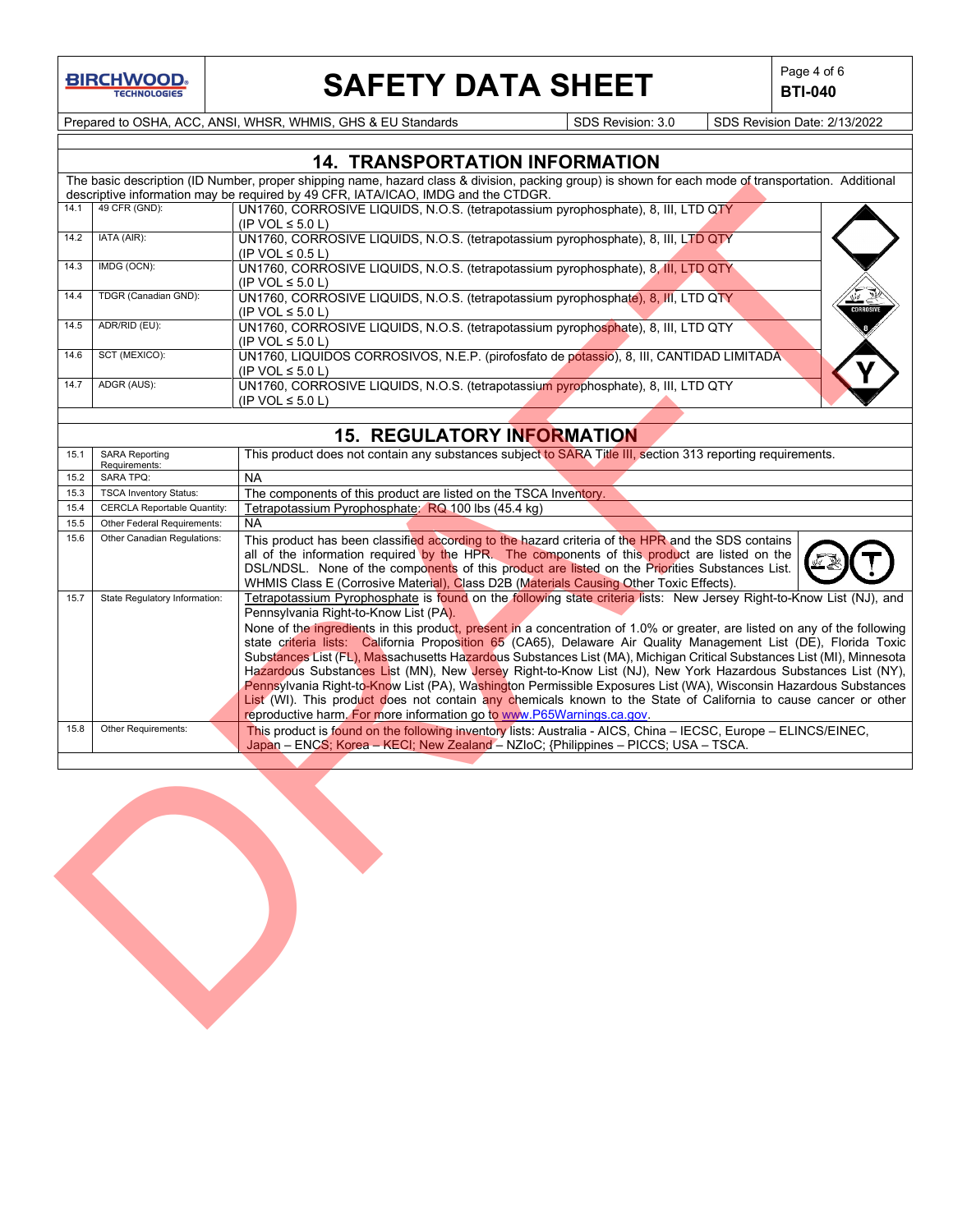# **SAFETY DATA SHEET**  $\left|\begin{array}{cc} \text{Page 5 of 6} \\ \text{BIT-040} \end{array}\right|$

**BTI-040**

Prepared to OSHA, ACC, ANSI, WHSR, WHMIS, GHS & EU Standards Superiority SDS Revision: 3.0 SDS Revision Date: 2/13/2022

|      |                      | <b>16. OTHER INFORMATION</b>                                                                                                                                                                                                                                                                                                                                                                                                                                                                                                                                                                                                                                                                                                                                                                                                                          |
|------|----------------------|-------------------------------------------------------------------------------------------------------------------------------------------------------------------------------------------------------------------------------------------------------------------------------------------------------------------------------------------------------------------------------------------------------------------------------------------------------------------------------------------------------------------------------------------------------------------------------------------------------------------------------------------------------------------------------------------------------------------------------------------------------------------------------------------------------------------------------------------------------|
| 16.1 | Other Information:   | <b>WARNING! HARMFUL IN CONTACT WITH SKIN OR IN INHALED. CAUSES SERIOUS EYE IRRITATION. Avoid</b><br>breathing dust/fume/gas/mist/vapors/spray. Wash thoroughly with soap and water after handling. Use only outdoors or in<br>a well-ventilated area. Wear protective gloves/protective clothing, eye protection. IF ON SKIN: Wash with plenty of soap<br>and water. Get medical help. IF INHALED: Remove person to fresh air and keep comfortable for breathing. Get medical<br>help. IF IN EYES: Rinse cautiously with water for several minutes. Remove contact lenses, if present and easy to do.<br>Continue rinsing. If eye irritation persist: Get medical help. Specific treatment see section 4 (First Aid), of this SDS or this<br>container label. Take off contaminated clothing and wash it before reuse. KEEP OUT OF REACH OF CHILDREN. |
| 16.2 | Terms & Definitions: | See last page of this Safety Data Sheet.                                                                                                                                                                                                                                                                                                                                                                                                                                                                                                                                                                                                                                                                                                                                                                                                              |
| 16.3 | Disclaimer:          | This Safety Data Sheet is offered pursuant to OSHA's Hazard Communication Standard, 29 CFR §1910.1200. Other<br>government regulations must be reviewed for applicability to this product. To the best of ShipMate's & Birchwood<br>Technologies' knowledge, the information contained herein is reliable and accurate as of this date, however, accuracy,<br>suitability or completeness is not guaranteed and no warranties of any type, either expressed or implied, are provided.<br>The information contained herein relates only to the specific product(s). If this product(s) is combined with other materials,<br>all component properties must be considered. Data may be changed from time to time. Be sure to consult the latest<br>edition.                                                                                              |
| 16.4 | Prepared for:        | <b>Birchwood Technologies</b><br>7900 Fuller Road<br><b>BIRCHWOOD</b><br>Eden Prairie, MN 55344 USA<br>Tel: +1 (952) 937-7900<br><b>TECHNOLOGIES</b><br>Fax: +1 (952) 937-7979<br>http://www.birchwoodtechnologies.com                                                                                                                                                                                                                                                                                                                                                                                                                                                                                                                                                                                                                                |
| 16.5 | Prepared by:         | ShipMate, Inc.<br>P.O. Box 787<br><b>ShipMate®</b><br>Sisters, Oregon 97759-0787 USA<br>Tel: +1 (310) 370-3600<br>Dangerous Goods<br>Fax: +1 (310) 370-5700<br>Training & Consulting<br>http://www.shipmate.com                                                                                                                                                                                                                                                                                                                                                                                                                                                                                                                                                                                                                                       |
|      |                      |                                                                                                                                                                                                                                                                                                                                                                                                                                                                                                                                                                                                                                                                                                                                                                                                                                                       |